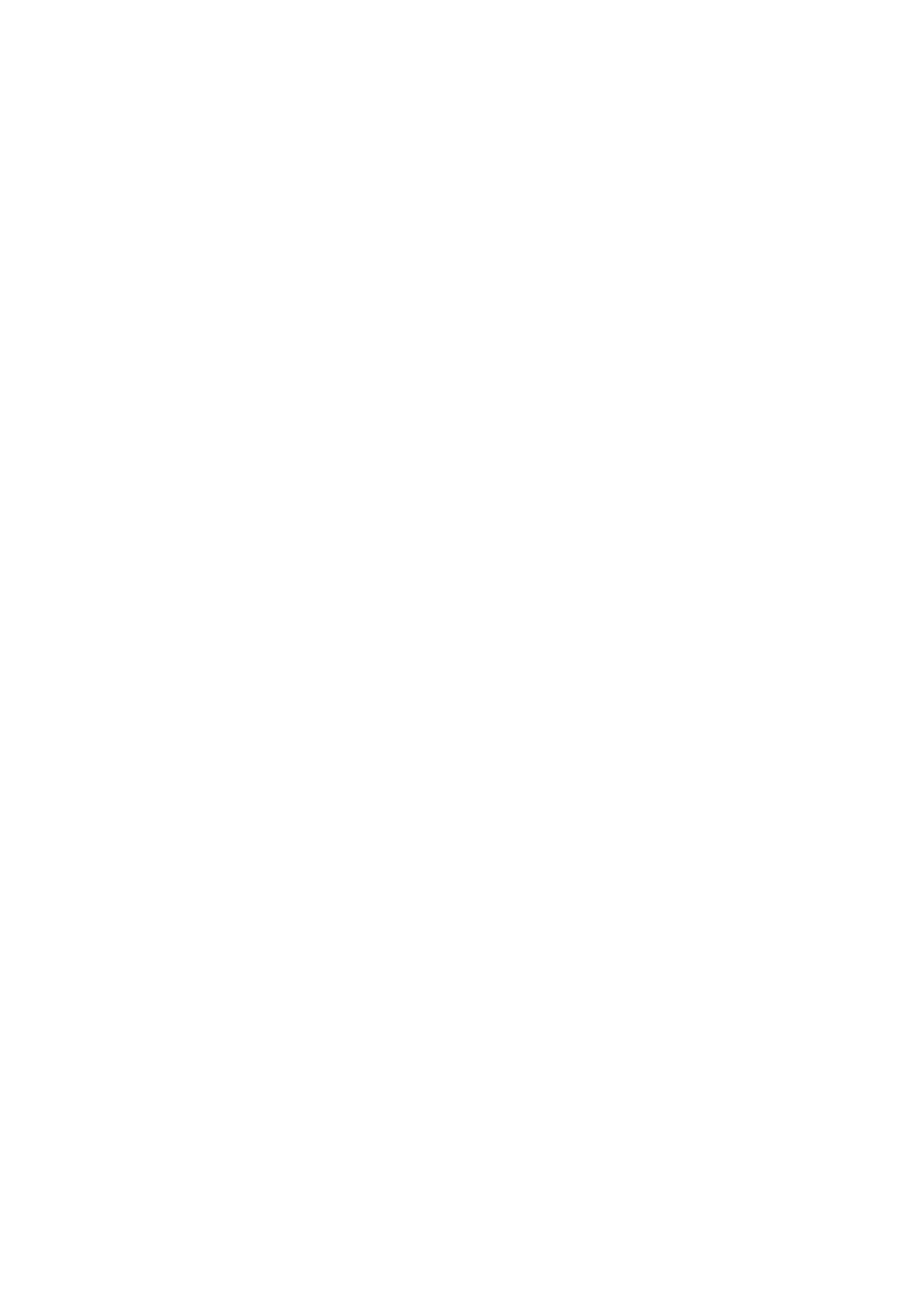### **Contents**

If you require this document in an alternative format, such as large print, please email [is.skills@ed.ac.uk.](mailto:is.skills@ed.ac.uk)

Copyright © IS 2014

Permission is granted to any individual or institution to use, copy or redistribute this document whole or in part, so long as it is not sold for profit and provided that the above copyright notice and this permission notice appear in all copies.

Where any part of this document is included in another document, due acknowledgement is required.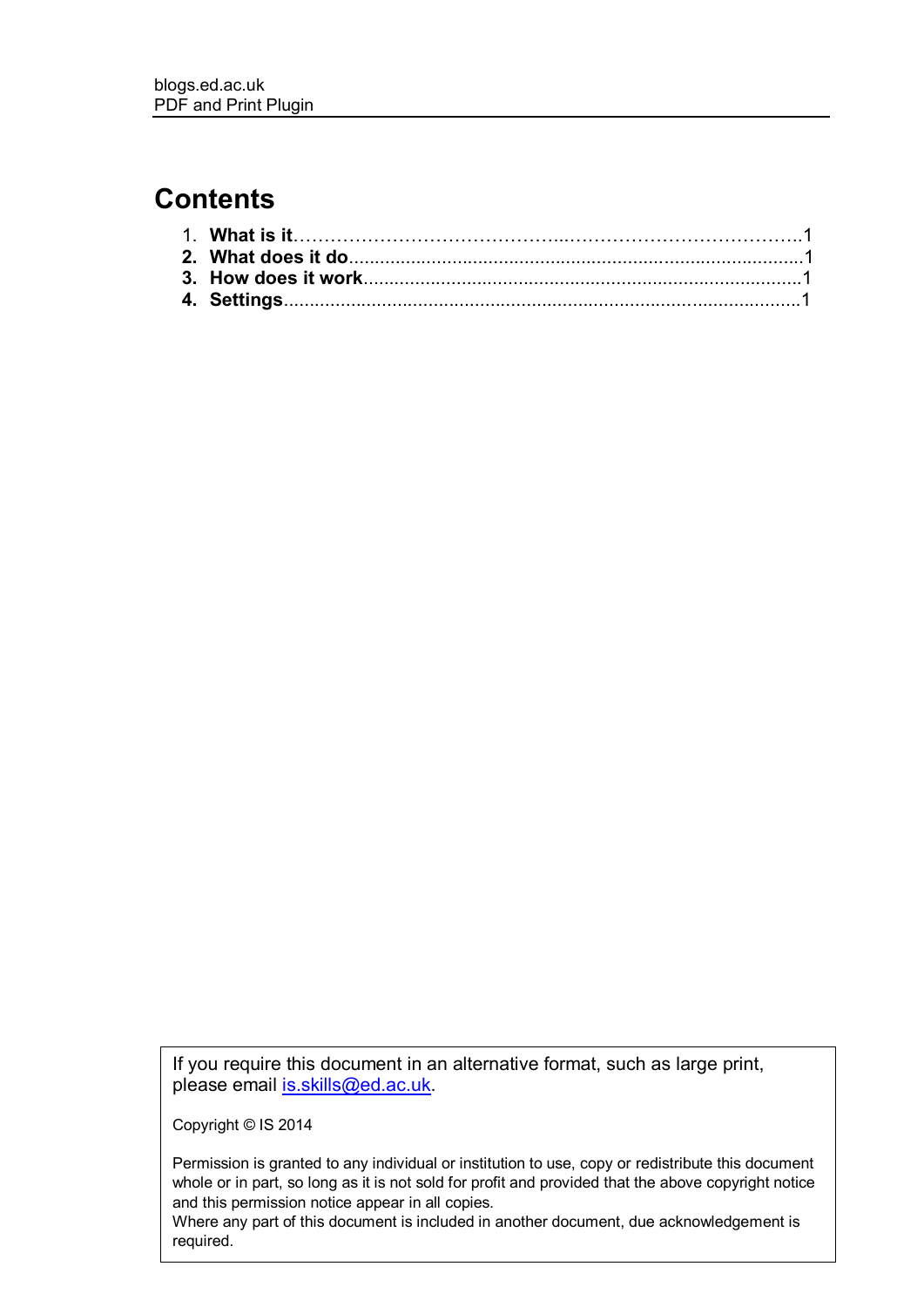### **1. What is it?**

PDF and Print is a plugin that allows you to create PDF files and print posts or pages.

#### **2. What does it do?**

Activating the plugin will automatically add 'PDF' and 'Print' icons to your website pages, posts and widgets.

### **3. How does it work?**

Adds an additional 'PDF and Print' item in the sidebar that has a menu with extra configuration options. Please do bear in mind that some of the plugin features are only available with the 'Pro Version' and this is currently not supported/available.



## **4. Settings**

You can select where the PDF and Print buttons will appear on your website. By default, all options but Templates are ticked but the available selections are - Posts, Pages, Templates, Search results and Archives.

| <b>PDF &amp; Print Settings</b>                                                                                                         |                      |                                                                                                       |                                      |  |
|-----------------------------------------------------------------------------------------------------------------------------------------|----------------------|-------------------------------------------------------------------------------------------------------|--------------------------------------|--|
| The new version of the mPDF library which compatible with PHP V7.x.x is available now! Go to the Misc tab and upgrade the mPDF library. |                      |                                                                                                       |                                      |  |
| Settings<br><b>PDF &amp; Print Settings</b><br>Need Help? Visit Help Center                                                             |                      |                                                                                                       |                                      |  |
| <b>Qutput</b>                                                                                                                           |                      |                                                                                                       |                                      |  |
| <b>E</b> Display                                                                                                                        | <b>Add Button to</b> | <b>PDF</b>                                                                                            | Print                                |  |
|                                                                                                                                         |                      | $\blacktriangledown$ Posts                                                                            | $\sqrt{Posts}$                       |  |
| $\blacktriangleright$ Misc                                                                                                              |                      | $\sqrt{}$ Pages                                                                                       | $\vee$ Pages                         |  |
|                                                                                                                                         |                      | Templates                                                                                             | Templates                            |  |
| Custom Fields                                                                                                                           |                      | $\sqrt{\phantom{a}}$ Search results                                                                   | $\blacktriangleright$ Search results |  |
|                                                                                                                                         |                      | ✔ Archives                                                                                            | $\blacktriangleright$ Archives       |  |
| <b>く</b> > Custom Code                                                                                                                  |                      | Follow the instruction in order to add PDF & Print button to custom post or page template. Learn More |                                      |  |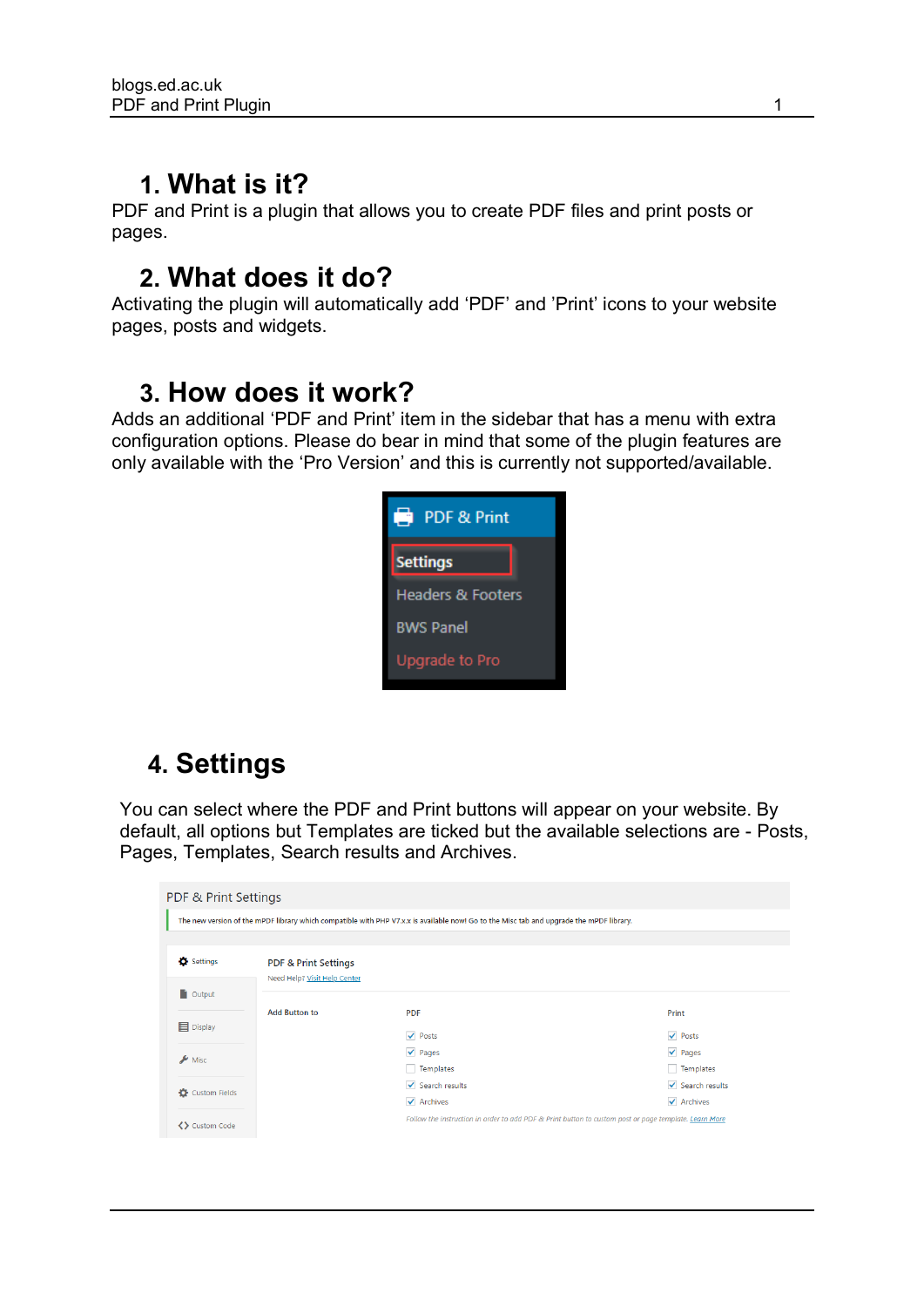**Button Positions** - Choose where to position the buttons. The default position is 'Top Right' but you can use the following options - 'Top Left', 'Top Right', 'Bottom Left', 'Bottom Right', 'Top and Bottom Left' and 'Top and Bottom Right':

| <b>Buttons</b><br><b>Position</b> | <b>Top Left</b><br>$\bullet$ Top Right                         |
|-----------------------------------|----------------------------------------------------------------|
|                                   | <b>Bottom Left</b>                                             |
|                                   | <b>Bottom Right</b>                                            |
|                                   | Top & Bottom Left                                              |
|                                   | ◯ Top & Bottom Right                                           |
|                                   | Select buttons position in the content (default is Top Right). |

**Button Image** – please leave on default settings ('None' disables the plugin):



**Button Title** - Select text to add to the button (default is none):



In the browser this text is added to the right of the icon:

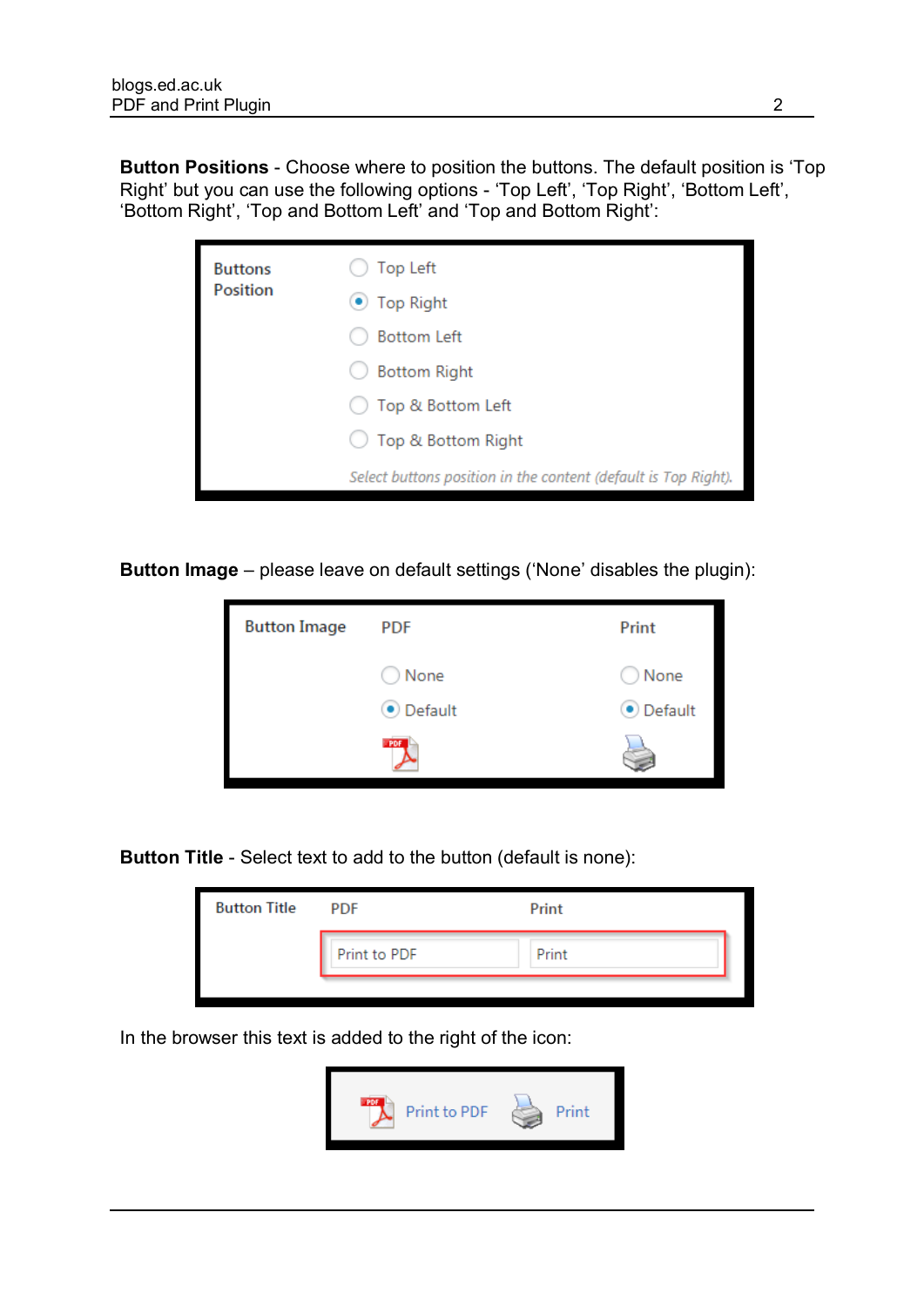**Print Preview Window** – Add the option to open the print preview dialogue box which allows the user to specify advanced printing properties:

| <b>Print Preview</b> | Enable to display print preview window with advanced |
|----------------------|------------------------------------------------------|
| Window               | settings.                                            |

#### **Additional Options:**

| Print                               | $\blacktriangleright$ Enable to print shortcodes with data generated by other                           |
|-------------------------------------|---------------------------------------------------------------------------------------------------------|
| Shortcode:                          | plugins (recommended).                                                                                  |
| 2<br>Link<br><b>Annotations</b>     | Enable to remove hover link styles in PDF document.                                                     |
| Download or                         | Download PDF                                                                                            |
| Open                                | Open PDF                                                                                                |
| <b>Enable</b><br><b>Buttons for</b> | All<br>Administrator<br>Editor<br>Author<br>$\checkmark$<br>Contributor<br>Subscriber<br>✔ Unauthorized |

1) Print Shortcode – enabled to ensure shortcode used by other plugins in printed correctly.

2) Link Annotations – Enable to remove the hover link styles (I.e. remove the underline and colour).

3) Download or Open – how to handle PDF files by default (opening the file will also allow the user to save a copy if Adobe Acrobat Reader is installed).

4) Enable buttons for – Default is All - ensuring every user of the site can print or save as PDF.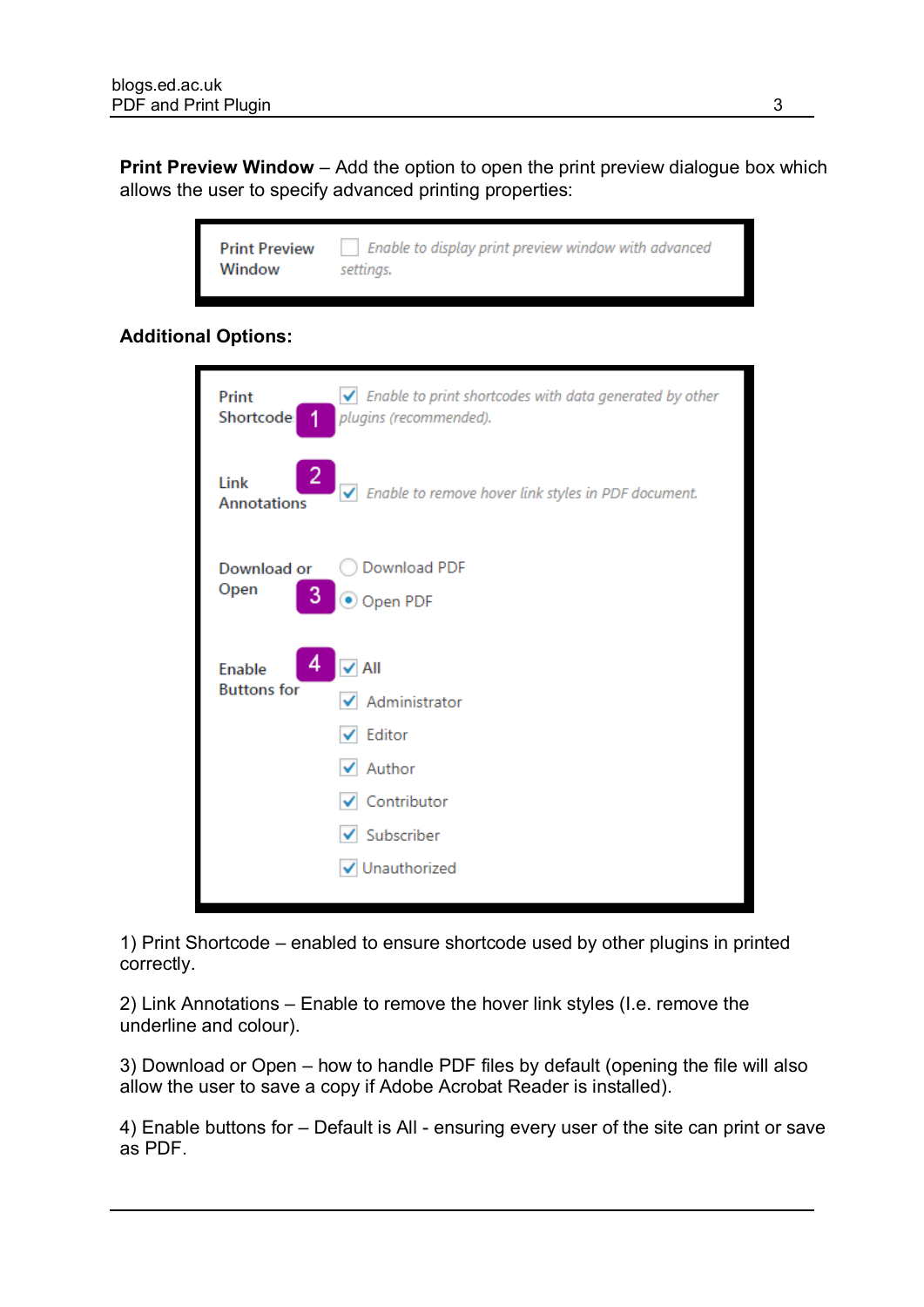#### **Output**

Certain Output options are disabled and are only available as part of the Pro Features, however the following settings are available:

| Settings                  | <b>Document Output Settings</b><br>Need Help? Visit Help Center |                                                                                                             |
|---------------------------|-----------------------------------------------------------------|-------------------------------------------------------------------------------------------------------------|
| Output                    |                                                                 |                                                                                                             |
| $\sqrt{\phantom{a}}$ Misc | <b>Full Page PDF</b>                                            | Enable to create PDF layout to mirror what is shown on screen, including fonts (work only with javascript). |
| <b>く</b> > Custom Code    | <b>PDF Page Size</b>                                            | AA<br>$\pmb{\mathrm{v}}$                                                                                    |
| License Key               | <b>Margins</b>                                                  | Top<br><b>Bottom</b><br>16<br>16<br>px<br>px                                                                |
|                           |                                                                 | Left<br><b>Right</b><br>15<br>15<br>px<br>px                                                                |
|                           | <b>Additional Elements</b>                                      | $\sqrt{}$ Title<br>Featured image                                                                           |
|                           | <b>Additional Fonts</b>                                         | Load Fonts<br>Load additional fonts required for PDF file(-s).                                              |
|                           | <b>Default CSS</b>                                              | ● Default<br>Current theme<br>O                                                                             |
|                           | <b>Custom CSS</b>                                               | Enable to add custom CSS code to documents.                                                                 |
|                           | <b>Save Changes</b>                                             |                                                                                                             |

**Full Page PDF**- You can enable to create a PDF layout that will mirror what is shown on screen (Note: this only works with javascript).

**PDF Page Size** – Define the physical size/aspect of the PDF (default setting is A4).

**Margins** – Set page margins (much like you would do in a document editor such as Word, defaults are from the top clockwise 16px, 16px, 15px, 15px).

**Additional Elements** – Include the Title and (if used) the featured image of the post.

**Additional Fonts** - Load additional fonts.

**Display – Unavailable in free version**